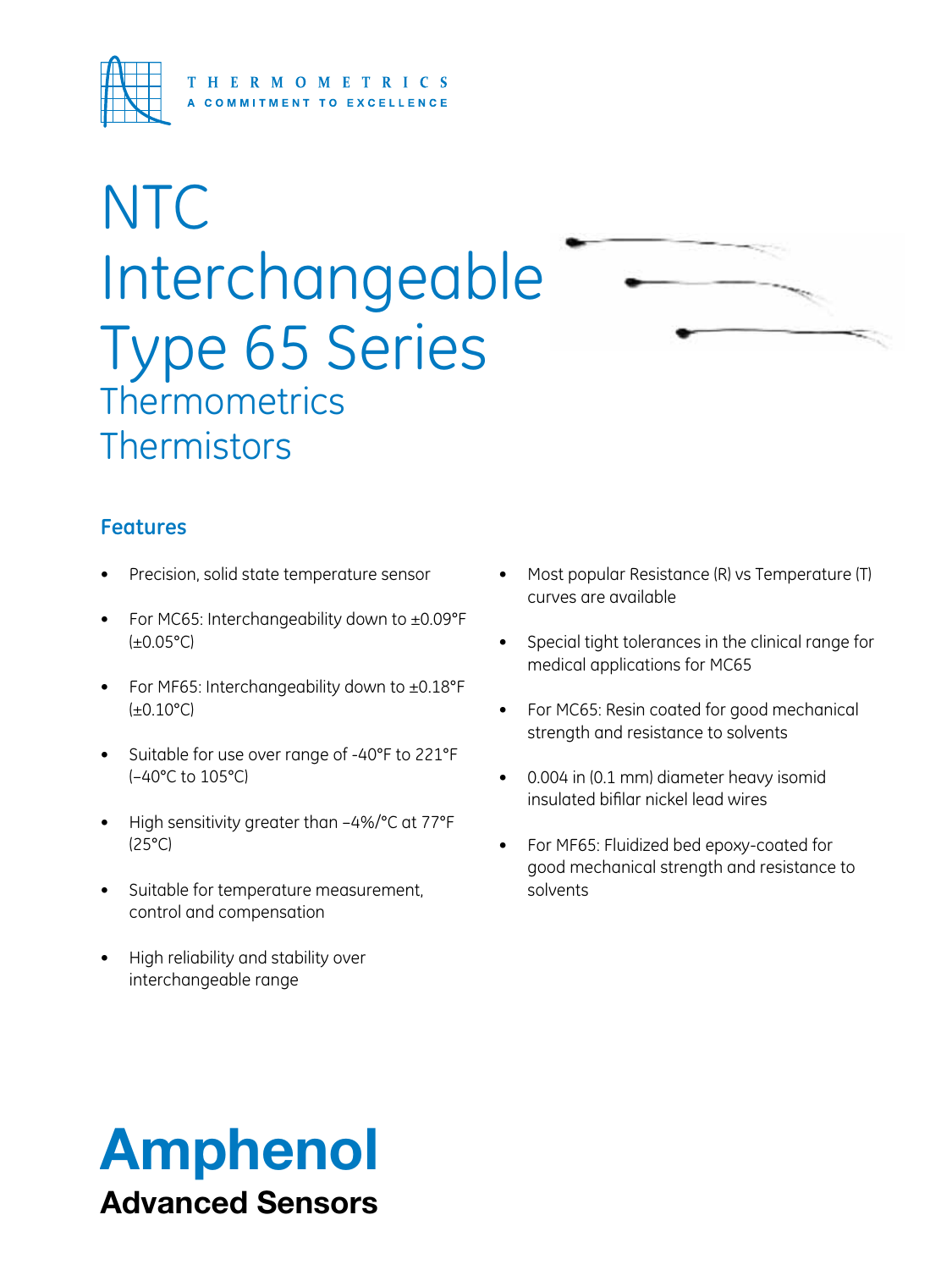### Type MC65 **Specifications**

### **NTC Interchangeable Type MC65**

Epoxy-coated interchangeable chip thermistors with heavy isomid insulated nickel lead-wires.

### **Options**

### **Consult Factory for Availability of Options**

- Other resistance values in the range of 1000  $\Omega$  to 100 kΩ
- Other tolerances or ranges
- Other lead wires or lengths
- Non standard R vs T curves
- Controlled dimensions

### **Thermal and Electrical Properties**

### **Dissipation Constant**

Still air: 0.5 mW/°C Stirred oil: 4 mW/°C

#### **Thermal Time Constant**

Still air: 8 seconds Stirred oil: 0.5 seconds

### **Maximum Power at 77°F (25°C)**

25 mW *De-rated from 100% at 77°F (25°C) to 0% at 212°F (100°C)*

### **Ordering Information**

Select appropriate part number below for resistance and temperature tolerance desired.

| $R_{25^{\circ}C}$ | <b>Material</b><br><b>System</b> | ±0.05°C; 35°C to 39°C<br>±0.075°C: 39°C to 42°C<br>±0.10°C: 20°C to 45°C<br>±0.15°C; 0°C to 50°C | ±0.1°C; 35°C to 39°C<br>±0.15°C: 20°C to 45°C<br>±0.2°C: 0°C to 50°C | ±0.15°C; 35°C to 39°C<br>±0.2°C: 20°C to 45°C<br>±0.25°C: 0°C to 50°C |
|-------------------|----------------------------------|--------------------------------------------------------------------------------------------------|----------------------------------------------------------------------|-----------------------------------------------------------------------|
| 2252              | F                                | MC65F232A                                                                                        | MC65F232B                                                            | MC65F232C                                                             |
| 3000              | F                                | MC65F302A                                                                                        | MC65F302B                                                            | MC65F302C                                                             |
| 5000              | F                                | MC65F502A                                                                                        | MC65F502B                                                            | MC65F502C                                                             |
| 10000             | F                                | MC65F103A                                                                                        | MC65F103B                                                            | MC65F103C                                                             |
| 10000             | Υ                                | MC65Y103A                                                                                        | MC65Y103B                                                            | MC65Y103C                                                             |
| 30000             | Н                                | MC65H303A                                                                                        | MC65H303B                                                            | MC65H303C                                                             |
| 50000             | G                                | MC65G503A                                                                                        | MC65G503B                                                            | MC65G503C                                                             |
| 100000            | Υ                                | MC65Y104A                                                                                        | MC65Y104B                                                            | MC65Y104C                                                             |
| 100000            | G                                | MC65G104A                                                                                        | MC65G104B                                                            | MC65G104C                                                             |

*Note: For RoHS compliant product, please add the suffix "N" to the part label. Example: MC65F103AN*



(0.10 mm)

*NTC Interchangeable Type MC65 Dimensions*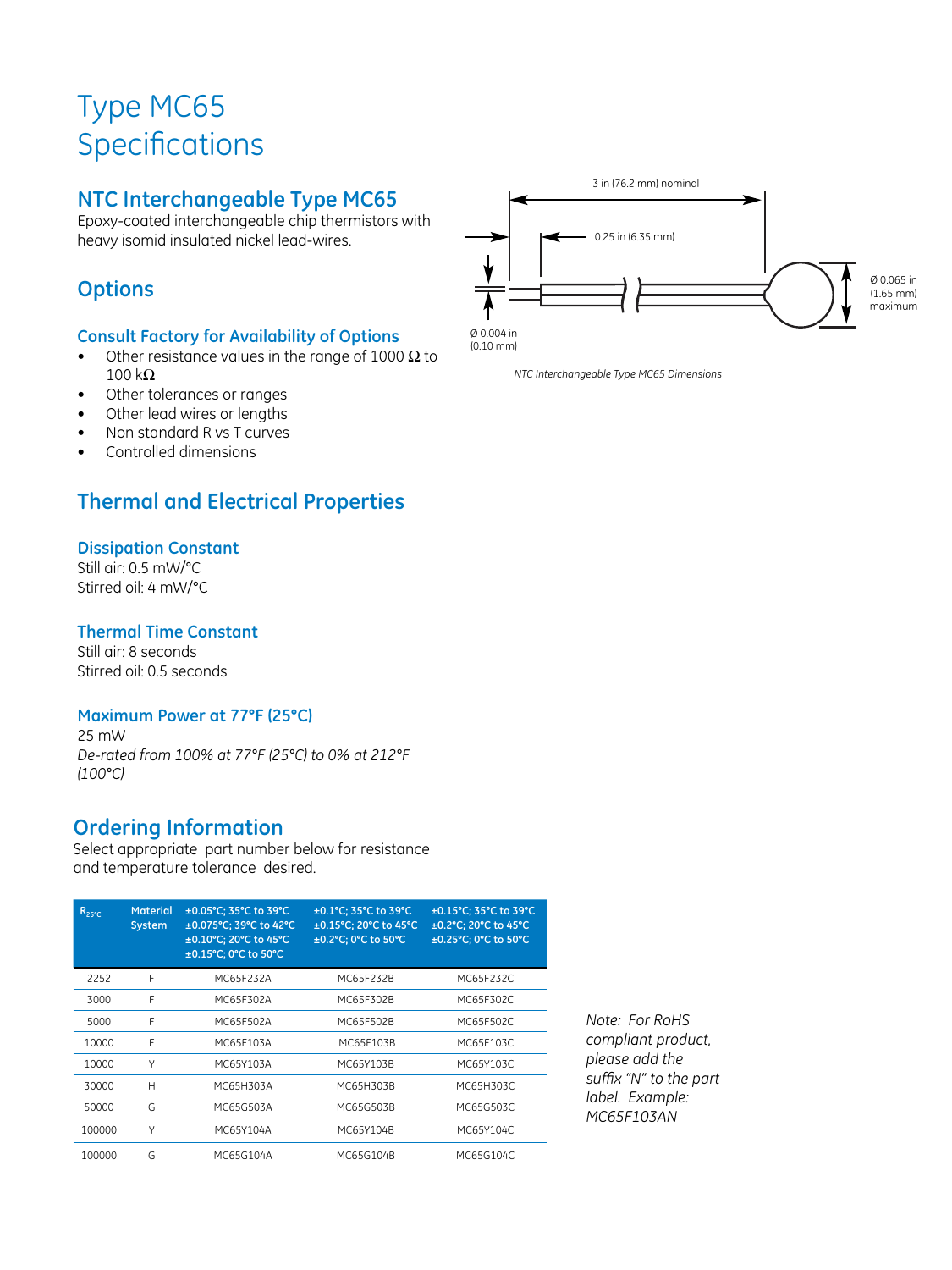### Type MF65 **Specifications**

### **NTC Interchangeable Type MF65**

Epoxy-coated interchangeable chip thermistors with heavy isomid insulated nickel lead-wires.

### **Options**

### **Consult Factory for Availability of Options**

- • Other resistance values in the range of 1000  $\Omega$  to 100 k $\Omega$
- • Other tolerances or ranges
- • Other lead wires or lengths
- Non standard R vs T curves
- Controlled dimensions

### **Thermal and Electrical Properties**

### **Dissipation Constant**

Still air: 0.5 mW/°C Stirred oil: 4m W/°C

### **Thermal Time Constant**

Still air: 8 seconds Stirred oil: 0.5 seconds

### **Maximum Power at 77°F (25°C)**

25mW *De-rated from 100% at 77°F (25°C) to 0% at 212°F (100°C)*



### **Ordering Information**

Select appropriate part number below for resistance and temperature tolerance desired.

| $R_{25^{\circ}C}$ | <b>Material System</b> | $\pm$ 0.18°F ( $\pm$ 0.1°C):<br>32°F to 158°F<br>(0°C to 70°C) |
|-------------------|------------------------|----------------------------------------------------------------|
| 3000              |                        | MF65F302V                                                      |

*Note: For RoHS compliant product, please add the suffix "N" to the part label. Example: MF65F302VN*